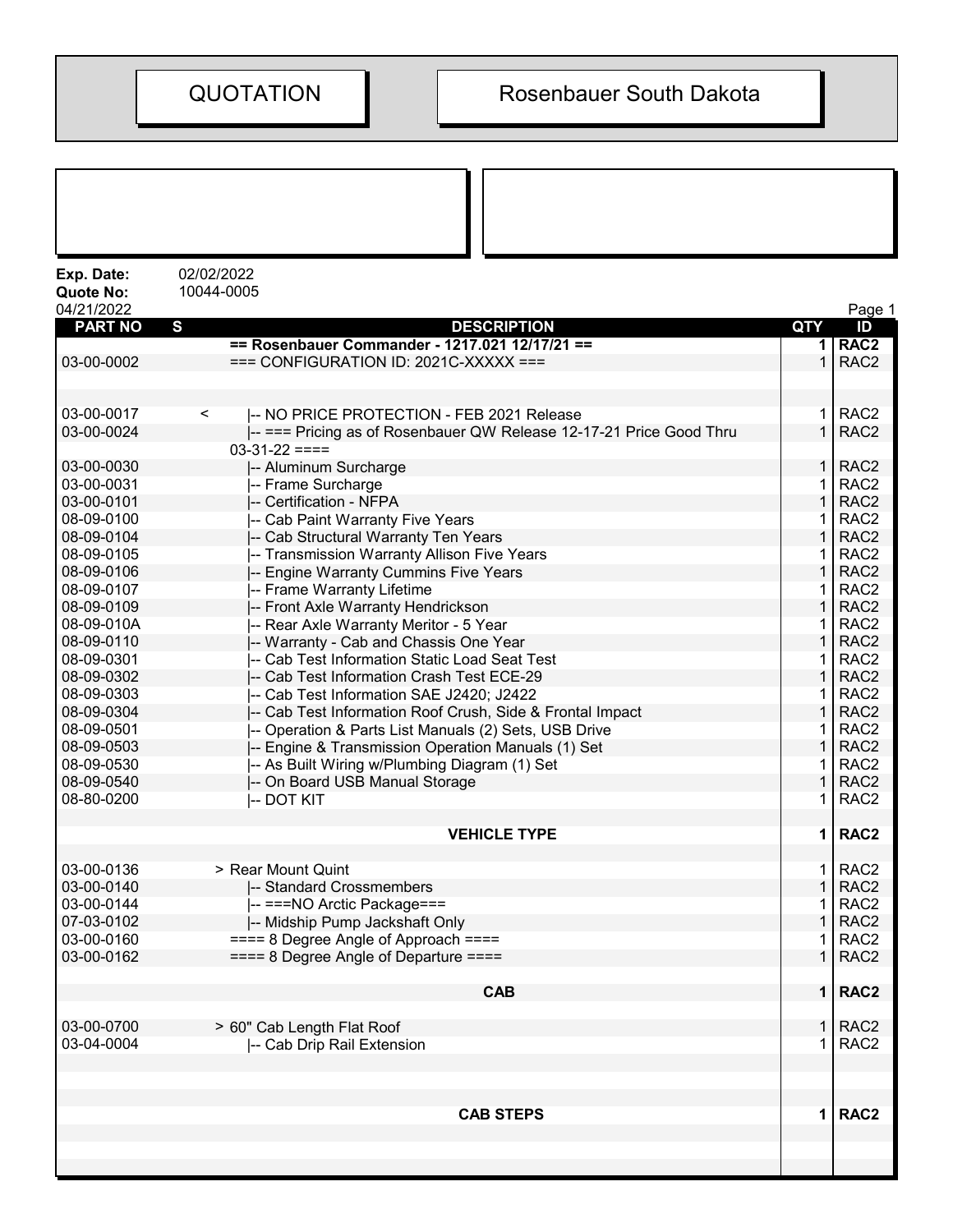|                |                                                                                |                         | Page 2           |
|----------------|--------------------------------------------------------------------------------|-------------------------|------------------|
| <b>PART NO</b> | S<br><b>DESCRIPTION</b>                                                        | QTY                     | ID               |
| 03-06-0002     | -- Stainless Steel                                                             | 1.                      | RAC <sub>2</sub> |
| 03-06-0014     | -- SS Steps w/Round Hole and Star Extrusion Lwr, Treadplate Middle             | 1.                      | RAC <sub>2</sub> |
|                |                                                                                |                         |                  |
|                | <b>CAB DOORS</b>                                                               | $\mathbf 1$             | RAC <sub>2</sub> |
|                |                                                                                |                         |                  |
| 03-06-1015     | -- Cab Entry Doors                                                             | $\mathbf{1}$            | RAC <sub>2</sub> |
| 03-06-1025     | -- Full Length Cab Entry Doors                                                 | 1                       | RAC <sub>2</sub> |
| 03-06-1500     |                                                                                | $\mathbf{1}$            | RAC <sub>2</sub> |
|                | -- No Lower Door Kick Panel (No Overlay)                                       |                         |                  |
| 03-06-1071     | I-- Cab Door Insulation - 4 Door Cab                                           |                         | RAC <sub>2</sub> |
| 03-06-1100     | -- Cab Door Hardware Chrome (4)                                                | 1                       | RAC <sub>2</sub> |
| 03-06-1120     | -- Cab Door Locks Manual                                                       | 1                       | RAC <sub>2</sub> |
| 03-06-1135     | -- Interior 1-Piece Door Panel Type Aluminum                                   | $\mathbf 1$             | RAC <sub>2</sub> |
| 03-06-1202     | -- Door Panel Finish Black Polyurethane                                        | 1                       | RAC <sub>2</sub> |
| 03-06-1225     | -- Chevron, Reflective, Interior Cab Door - Scotchlite Red/Yellow<br>$\, > \,$ | $\mathbf{1}$            | RAC <sub>2</sub> |
| 04-05-0112     | -- Interior Handle Front Door Grab Handles - Red Powder Coat                   | 1                       | RAC <sub>2</sub> |
| 04-05-0152     | -- Interior Grab Handle Rear Door Chicago Style 34" Red Powder Coat            | $\mathbf{1}$            | RAC <sub>2</sub> |
|                |                                                                                |                         |                  |
| 04-05-0182     | -- Additional Grab Handles, "A" Pillar                                         | 1.                      | RAC <sub>2</sub> |
|                | <b>CAB GLASS</b>                                                               | 1                       | RAC <sub>2</sub> |
|                |                                                                                |                         |                  |
| 03-08-0101     | -- Windshield One Piece - COMMANDER                                            | 1.                      | RAC <sub>2</sub> |
| 03-08-0102     |                                                                                | $\mathbf{1}$            | RAC <sub>2</sub> |
|                | -- Windshield Wiper System Single Motor (2) Wipers - 3D Grille                 |                         |                  |
| 08-02-0135     | -- Windshield Wiper Activation Switch on Driver Panel                          | 1                       | RAC <sub>2</sub> |
| 03-08-0116     | -- Window Driver Power                                                         | $\mathbf{1}$            | RAC <sub>2</sub> |
| 08-01-0301     | -- Power Window Activation, Respective Door                                    | 1                       | RAC <sub>2</sub> |
| 03-08-0118     | -- Window Officer Power                                                        | 1                       | RAC <sub>2</sub> |
| 03-08-0210     | -- Window Driver Crew Door Power                                               | 1                       | RAC <sub>2</sub> |
| 03-08-0241     | -- Window Officer Crew Door Power                                              | $\mathbf 1$             | RAC <sub>2</sub> |
| 03-08-0300     | -- Window Side Middle Driver Fixed 15.5W" x 21.5"H                             | 1                       | RAC <sub>2</sub> |
| 03-08-0350     | -- Window Side Middle Officer Fixed 15.5"W x 21.5"H                            | $\mathbf{1}$            | RAC <sub>2</sub> |
|                | <b>CAB INTERIOR AND TRIM</b>                                                   | 1                       | RAC <sub>2</sub> |
|                |                                                                                |                         |                  |
| 04-01-4999     | -- ====NO Vehicle Decontamination ADP-CC For Crew Cab Using                    | 1.                      | RAC <sub>2</sub> |
|                | AeroClave System====                                                           |                         |                  |
| 04-01-0150     | -- === Flat Cab 60" Interior Trim ===                                          | 1.                      | RAC <sub>2</sub> |
|                |                                                                                |                         |                  |
| 03-09-8010     | -- Cab Insulation Interior Ceiling                                             | $\mathbf{1}$            | RAC <sub>2</sub> |
| 03-09-8015     | -- Cab Insulation Engine Tunnel                                                |                         | RAC <sub>2</sub> |
| 03-09-8013     | -- ===No Cab Insulation Fastening Pins===                                      | $\mathbf 1$             | RAC <sub>2</sub> |
| 03-09-8020     | -- Cab Insulation Cab Damping                                                  | 1.                      | RAC <sub>2</sub> |
| 04-01-1001     | -- Interior Trim Color Black, 60" Flat Roof                                    | $\mathbf{1}$            | RAC <sub>2</sub> |
| 04-01-1051     | -- Interior Trim Color Black Rear Wall Flat Roof                               |                         |                  |
|                |                                                                                |                         | RAC <sub>2</sub> |
| 04-02-1002     |                                                                                | 1                       |                  |
|                | -- Suspended Throttle and Brake Pedals                                         | 1                       | RAC <sub>2</sub> |
| 04-02-1105     | -- Interior Floor Covering Color Black, 60"                                    |                         | RAC <sub>2</sub> |
| 04-02-1702     | -- Interior Trim Sun Visor Tinted                                              | 1                       | RAC <sub>2</sub> |
| 04-02-1798     | -- Cab Coating Interior Color                                                  | 1                       | RAC <sub>2</sub> |
| 05-01-1050     | -- Cab Coating Interior Black Polyurethane                                     | $\mathbf{1}$            | RAC <sub>2</sub> |
|                | <b>CAB DASH AND ENGINE TUNNEL - 60" LONG</b>                                   | 1                       | RAC <sub>2</sub> |
|                |                                                                                |                         |                  |
| 04-03-1000     | -- Cab Dash & Engine Tunnel, Composite Dash                                    | 1.                      | RAC <sub>2</sub> |
| 04-03-1020     | -- Cab Dash & Engine Tunnel Coating Black Polyurethane<br>$\, > \,$            | $\mathbf 1$             | RAC <sub>2</sub> |
|                |                                                                                |                         |                  |
|                | <b>CUSTOM CONSOLE</b>                                                          | 1 <sup>1</sup>          | RAC <sub>2</sub> |
|                |                                                                                |                         |                  |
| 04-04-1100     | -- Havis Console                                                               | $\mathbf 1$             | RAC <sub>2</sub> |
| 04-04-1102     | -- Havis Console - Custom Configuration<br>>                                   | 1                       | RAC <sub>2</sub> |
| 04-04-1116     | -- Black Blank Plate<br>>                                                      | $\mathbf{1}$            | RAC <sub>2</sub> |
| 04-04-1134     | -- Black Plates with (2) Power Point & (1) Dual USB Power Point<br>>           | 2                       | RAC <sub>2</sub> |
| 04-04-1151     | >                                                                              |                         |                  |
|                | -- Open Assy Box<br>>                                                          | $\overline{\mathbf{c}}$ | RAC <sub>2</sub> |
| 04-04-1161     | -- Cup Holder, Dual<br>>                                                       | 2<br>$\mathbf{1}$       | RAC <sub>2</sub> |
| 04-04-1176     | -- Black Plate for Siren                                                       |                         | RAC <sub>2</sub> |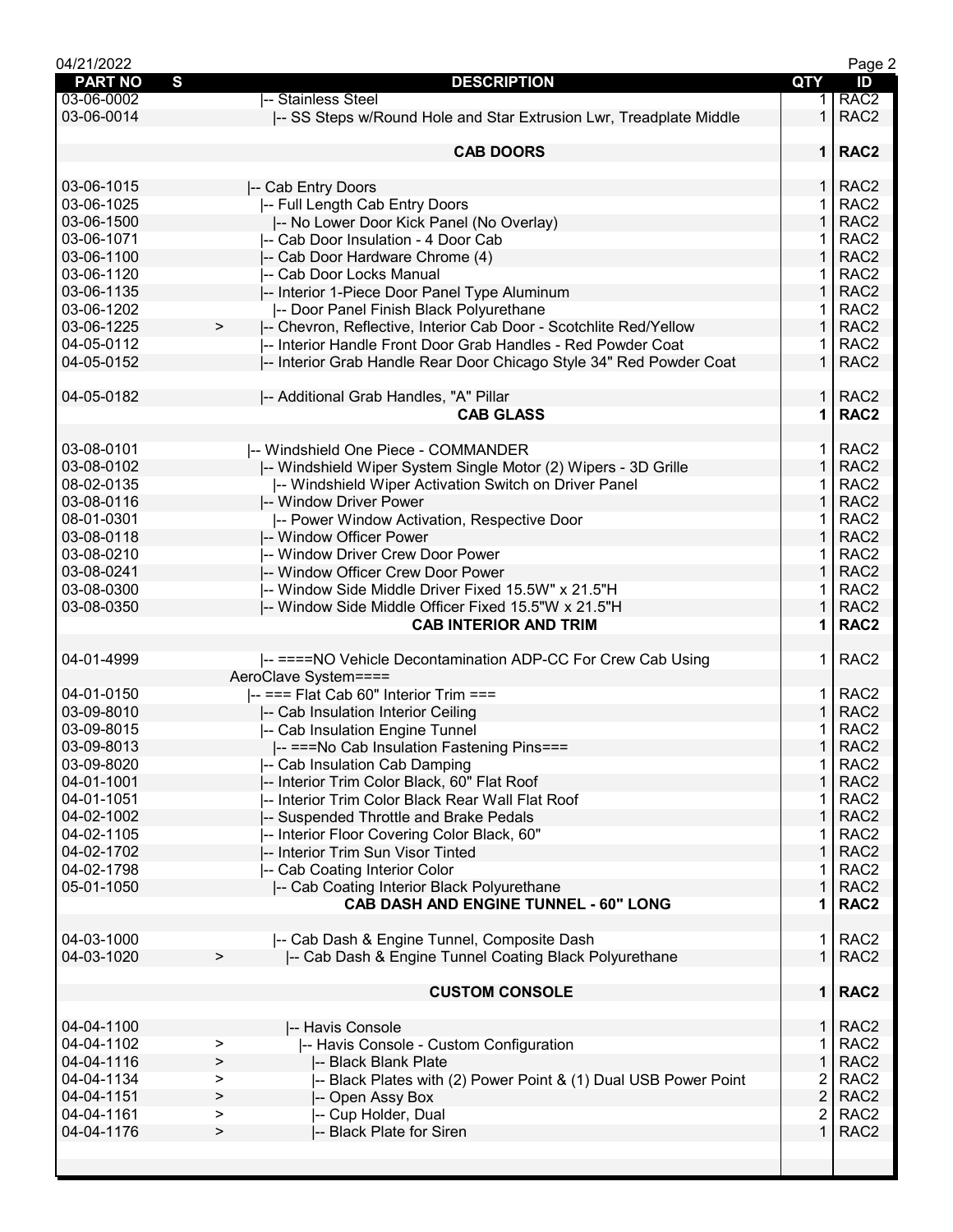| 04/21/2022     |           |                                                                      |                         | Page 3           |
|----------------|-----------|----------------------------------------------------------------------|-------------------------|------------------|
| <b>PART NO</b> | S         | <b>DESCRIPTION</b>                                                   | QTY                     | ID               |
| 04-04-1181     | $\geq$    | -- Black Plate for Traffic Advisor                                   | 1.                      | RAC <sub>2</sub> |
| 04-04-1201     | $\, > \,$ | -- Black Plate for AM/FM Radio                                       | 1                       | RAC <sub>2</sub> |
| 08-01-0140     | $\geq$    | -- Instrumentation Panel Inlay - Job Color                           | 1.                      | RAC <sub>2</sub> |
|                |           |                                                                      |                         |                  |
|                |           | <b>CAB EXTERIOR - 60"</b>                                            | 1 <sup>1</sup>          | RAC <sub>2</sub> |
|                |           |                                                                      |                         |                  |
|                |           |                                                                      |                         |                  |
|                |           |                                                                      |                         |                  |
|                |           | <b>CAB HEADER - HEAT AND AC</b>                                      | 1 <sup>1</sup>          | RAC <sub>2</sub> |
|                |           |                                                                      |                         |                  |
| 03-08-4000     |           | Cab Header / Heating and AC                                          | $\mathbf{1}$            | RAC <sub>2</sub> |
| 05-02-0010     | $\, > \,$ | -- Heating w/ Air Conditioning, Overhead, VMUX                       |                         | RAC <sub>2</sub> |
| 05-01-6010     | $\geq$    | -- Cab Paint A/C Condenser on Roof                                   | 1                       | RAC <sub>2</sub> |
| 05-02-0047     |           | -- Heater Hose - Silicone                                            | 1                       | RAC <sub>2</sub> |
| 05-02-0053     |           | -- ===== No Additional HVAC Requirements====                         | 1                       | RAC <sub>2</sub> |
| 05-02-0201     |           | -- A/C Condenser Location Roof Mount Mid Driver Side                 | 1.                      | RAC <sub>2</sub> |
| 05-02-0601     |           |                                                                      | $\mathbf{1}$            | RAC <sub>2</sub> |
|                |           | -- ===NO Clean Air Scrubber===                                       |                         |                  |
| 05-02-0799     | >         | -- ======No Auxiliary Roof Mounted A/C Coleman Roughneck 13.5K       | 1                       | RAC <sub>2</sub> |
|                |           | =====                                                                |                         |                  |
| 08-02-0121     |           | -- Heat & A/C Activation VISTA, Rear Crew Manual                     | 1.                      | RAC <sub>2</sub> |
| 08-02-0100     |           | -- Rear Crew Controls Manual - Located Overhead Center               | 1                       | RAC <sub>2</sub> |
|                |           | <b>SEATS</b>                                                         | 1                       | RAC <sub>2</sub> |
|                |           |                                                                      |                         |                  |
| 03-09-0105     |           | I-- Seat Color Black/Red Seat Belt                                   | 1.                      | RAC <sub>2</sub> |
| 03-09-01X3     | $\,>$     | -- Seat Driver 911 Seats Inc XL 10-Way Electric ABTS                 | $\mathbf{1}$            | RAC <sub>2</sub> |
| 03-09-000A     |           | -- Single Retractor Seat Belt - Seats Inc                            | 1                       | RAC <sub>2</sub> |
| 03-09-0121     |           | -- Seat Back Non-SCBA                                                | 1                       | RAC <sub>2</sub> |
| 03-09-02X3     |           |                                                                      | 1                       | RAC <sub>2</sub> |
|                |           | -- Seat Mounting Driver Electric XL - Seats Inc                      |                         |                  |
| 03-09-0902     |           | -- Seat Material Turnout Tuff                                        | 1                       | RAC <sub>2</sub> |
| 03-09-0920     |           | -- Seat Logo Rosenbauer                                              | 1                       | RAC <sub>2</sub> |
| 03-09-3010     |           | -- Driver Seat Box Storage Compartment                               | 1                       | RAC <sub>2</sub> |
| 03-09-3236     | >         | -- Seat Box Driver & Officer Storage Access Doors (2) Driver/Officer | 1                       | RAC <sub>2</sub> |
|                |           |                                                                      |                         |                  |
| 03-09-024A     |           | -- Seat Officer 911 XL Seats Inc Fixed ABTS                          | 1.                      | RAC <sub>2</sub> |
| 03-09-000A     |           | -- Single Retractor Seat Belt - Seats Inc                            | $\mathbf{1}$            | RAC <sub>2</sub> |
| 03-09-011A     |           | -- Seat Back SCBA Halo Center Cushion Release                        | 1                       | RAC <sub>2</sub> |
| 03-09-02X5     |           | -- Seat Mounting Officer Fixed XL Seats Inc                          | 1                       | RAC <sub>2</sub> |
| 03-09-0310     |           | $-$ ==== No Parade Panels ====                                       |                         | RAC <sub>2</sub> |
| 03-09-0902     |           | -- Seat Material Turnout Tuff                                        | $\mathbf{1}$            | RAC <sub>2</sub> |
| 03-09-0920     |           | -- Seat Logo Rosenbauer                                              | $\mathbf{1}$            | RAC <sub>2</sub> |
| 03-09-3020     |           |                                                                      | $\mathbf{1}$            | RAC <sub>2</sub> |
|                |           | -- Officer Seat Box Storage Compartment                              |                         |                  |
|                |           |                                                                      |                         |                  |
| 03-09-033A     | >         | -- Two (2) Outboard Rear Facing Seats - XL                           | $\mathbf{1}$            | RAC <sub>2</sub> |
| 03-09-035B     | $\lt$     | -- Seat Crew Rear Facing Outer 911 Seats Inc XL Flip-Up ABTS         | 2                       | RAC <sub>2</sub> |
| 03-09-000A     |           | -- Single Retractor Seat Belt - Seats Inc                            | $\overline{\mathbf{c}}$ | RAC <sub>2</sub> |
| 03-09-011A     |           | -- Seat Back SCBA Halo Center Cushion Release                        | 2                       | RAC <sub>2</sub> |
| 03-09-0310     |           | -- ==== No Parade Panels ====                                        | $\overline{2}$          | RAC <sub>2</sub> |
| 03-09-038A     |           | -- Seat Mounting Rear Facing Outer - XL Seats Inc.                   | $\overline{2}$          | RAC <sub>2</sub> |
| 03-09-0902     |           | -- Seat Material Turnout Tuff                                        | $\overline{2}$          | RAC <sub>2</sub> |
| 03-09-0920     |           | -- Seat Logo Rosenbauer                                              | 2                       | RAC <sub>2</sub> |
|                |           |                                                                      |                         |                  |
| 03-09-041A     | >         | -- Two (2) Center Forward Facing Seats - XL                          | 1.                      | RAC <sub>2</sub> |
| 03-09-055B     | $\lt$     | -- Seat Crew Forward Facing Center 911 Seats Inc XL Flip-up          | $\overline{2}$          | RAC <sub>2</sub> |
| 03-09-000A     |           | -- Single Retractor Seat Belt - Seats Inc                            | 2                       | RAC <sub>2</sub> |
| 03-09-011A     |           | -- Seat Back SCBA Halo Center Cushion Release                        | $\overline{2}$          | RAC <sub>2</sub> |
| 03-09-0310     |           | -- ==== No Parade Panels ====                                        | $\overline{2}$          | RAC <sub>2</sub> |
|                |           |                                                                      |                         |                  |
| 03-09-057A     |           | -- Seat Mounting Forward Facing Center - XL                          | $\overline{2}$          | RAC <sub>2</sub> |
| 03-09-0902     |           | -- Seat Material Turnout Tuff                                        | $\overline{2}$          | RAC <sub>2</sub> |
| 03-09-0920     |           | -- Seat Logo Rosenbauer                                              | $\overline{2}$          | RAC <sub>2</sub> |
|                |           |                                                                      |                         |                  |
| 03-09-3102     | >         | -- Seat Box Three (3) Forward Facing Seats                           | 1 <sup>1</sup>          | RAC <sub>2</sub> |
|                |           |                                                                      |                         |                  |
|                |           |                                                                      |                         |                  |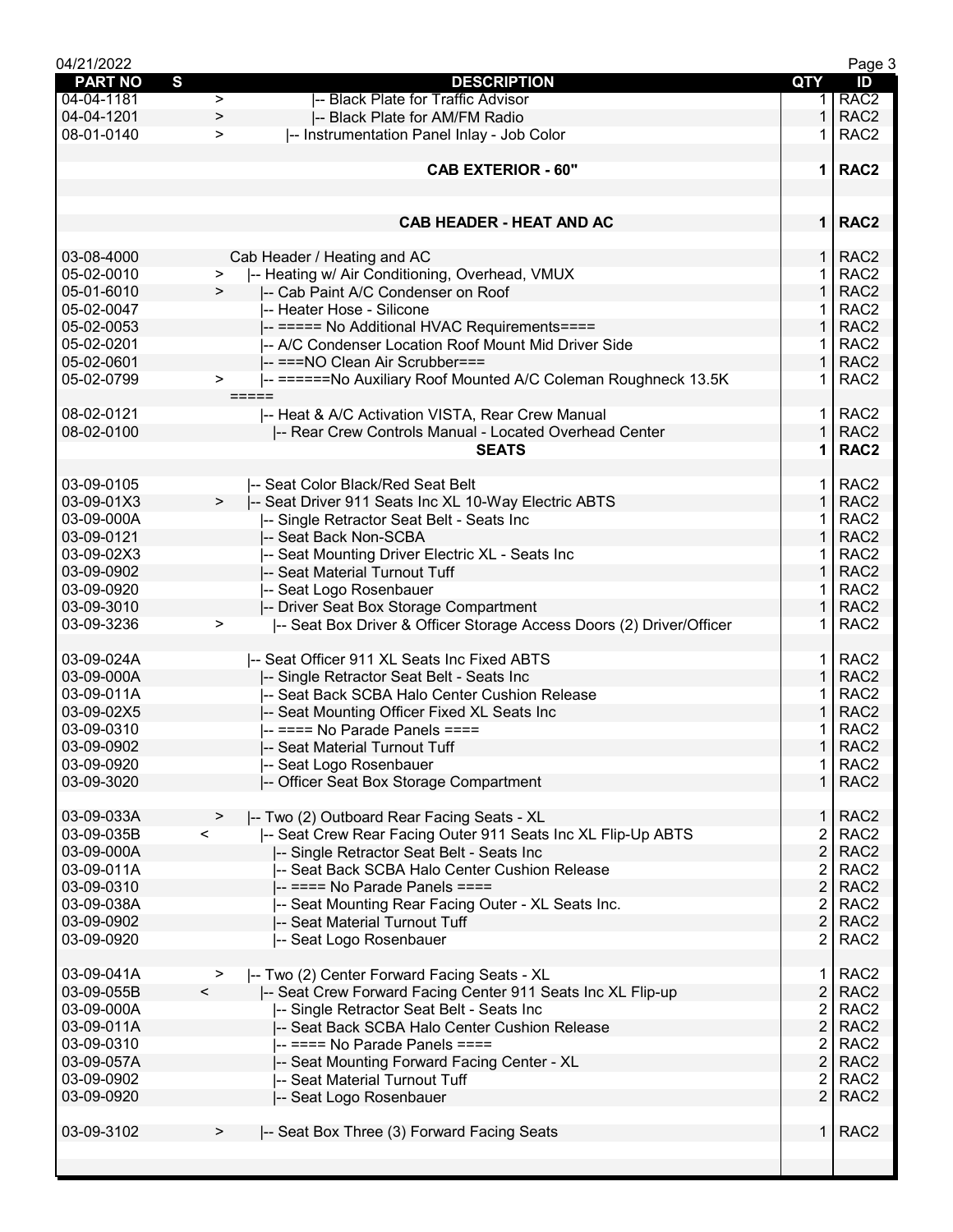| S<br><b>PART NO</b><br><b>DESCRIPTION</b>                                                                      | <b>QTY</b>     | ID               |
|----------------------------------------------------------------------------------------------------------------|----------------|------------------|
| -- Seat Box (60/54) Forward Facing Storage Access Cutout (2)<br>03-09-3210<br>><br><b>Driver/Officer Sides</b> | 1.             | RAC <sub>2</sub> |
| 03-09-3215<br> -- Seat Box (60) Forward Facing Storage Access Door (2) Driver/Officer<br>>                     | 1.             | RAC <sub>2</sub> |
| Sides                                                                                                          |                |                  |
| 03-09-4101<br>-- Seat Box Doors Finish Match Cab Interior Coating                                              | 1              | RAC <sub>2</sub> |
| 03-09-4001<br>-- Seat Box Finish - Match Cab Interior Coating                                                  | $\mathbf{1}$   | RAC <sub>2</sub> |
|                                                                                                                |                |                  |
| 04-05-1900<br>-- Exterior Grab Handles 18" Aluminum                                                            | $\mathbf{1}$   | RAC <sub>2</sub> |
| 04-05-1911<br>-- Exterior Grab Handles Bare Aluminum w/ Lighting                                               | $\mathbf{1}$   | RAC <sub>2</sub> |
| 04-05-0212<br>I-- Exterior Grab Handles with Red LED Lighting 18"                                              | 4              | RAC <sub>2</sub> |
| 08-01-0800<br>-- Grab Handle LED Light Actvtn w/ Parking Brake                                                 | 4              | RAC <sub>2</sub> |
|                                                                                                                |                |                  |
| 04-05-2030<br>-- Additional Exterior Grab Handle - Side Forward - Driver Side                                  | 1              | RAC <sub>2</sub> |
| <b>CAB FRONT FASCIA</b>                                                                                        | 1 <sup>1</sup> | RAC <sub>2</sub> |
| 04-08-0010<br>===== Traditional Front with Rectangular Headlamp Bezels =====                                   | $\mathbf{1}$   | RAC <sub>2</sub> |
| 04-08-0140<br>-- Front Grille, 3D Stainless Steel                                                              | $\mathbf 1$    | RAC <sub>2</sub> |
| 04-08-0022<br>-- Wing Light Bezel - Stainless                                                                  |                | RAC <sub>2</sub> |
| 04-08-0090<br>-- Logo, Rosenbauer, Grille Mount                                                                | 1              | RAC <sub>2</sub> |
| 04-08-0125                                                                                                     |                | RAC <sub>2</sub> |
| -- Front Grille Inlay, Black Honeycomb w/ stainless steel bars                                                 |                |                  |
| 06-03-2023                                                                                                     | 1 <sup>1</sup> | RAC <sub>2</sub> |
| -- Fluid Checks & Fills at Grille, Commander - X12                                                             |                |                  |
| 08-00-050C<br>-- Headlights, LED, Quad, with Rectangular Bezel - HiViz                                         | 1.             | RAC <sub>2</sub> |
| 08-00-0521<br>-- DRL & Wig Wag, Alternating Headlights - VMUX                                                  | 1.             | RAC <sub>2</sub> |
| 08-01-0341<br>-- Alternating Headlights Activate VISTA<br>>                                                    |                | RAC <sub>2</sub> |
| 08-00-0540<br>$\langle$ $>$<br>-- Headlight Location - Upper Bucket                                            | 1              | RAC <sub>2</sub> |
| 08-00-0603<br>I-- Front Turn Signals Whelen M6 LED (2)                                                         | 1.             | RAC <sub>2</sub> |
| 08-00-0632<br>$\langle$ ><br>-- Turn Signal Located Upper Wings                                                | $\mathbf 1$    | RAC <sub>2</sub> |
| 08-00-0608<br> -- Front Marker Lamps Face Mounted LED (Center 3 Lightings, 2 Corner)                           | 1.             | RAC <sub>2</sub> |
| 08-00-061C<br>-- Side Marker Light LED - Chrome (2)                                                            | $\mathbf{1}$   | RAC <sub>2</sub> |
| 08-01-0303<br>-- Headlight & Marker Light Activated Rocker Switch Driver Panel                                 | 1.             | RAC <sub>2</sub> |
| 04-08-0151<br><b>Cab Fender Stainless Steel</b>                                                                | 1.             | RAC <sub>2</sub> |
| 04-09-0190<br>==== No Stainless-Steel Rear Wall Cap - pick to select ====                                      |                | RAC <sub>2</sub> |
|                                                                                                                | 1              | RAC <sub>2</sub> |
| 04-09-0300<br>Logo, Commander, Cab Sides                                                                       |                |                  |
| 04-10-0351<br>Mud Flaps Front                                                                                  |                | RAC <sub>2</sub> |
| <b>CAB TILT</b>                                                                                                | $\mathbf 1$    | RAC <sub>2</sub> |
| 05-00-0221<br>Cab Tilt System - Heavy Duty w/ Manual Back Up                                                   | $\mathbf{1}$   | RAC <sub>2</sub> |
| 05-00-0021<br>-- Cab Tilt Limit Switch                                                                         | $\mathbf{1}$   | RAC <sub>2</sub> |
| 05-00-0045<br>-- Cab Tilt Lock Down Indicator                                                                  |                | RAC <sub>2</sub> |
| 05-00-0100<br>-- Cab Tilt Control Receptacle Temp                                                              | 1.             | RAC <sub>2</sub> |
| <b>REARVIEW MIRRORS</b>                                                                                        | 1 <sup>1</sup> | RAC <sub>2</sub> |
|                                                                                                                |                |                  |
| 05-00-5005<br><b>Bus Style Mirrors</b>                                                                         | 1 <sup>1</sup> | RAC <sub>2</sub> |
| 05-00-7159<br> -- Ramco-Bus-Drv Dr Mt (CRM-1350PCHR)-Off Cwl Mt                                                | 1              | RAC <sub>2</sub> |
| (1752PHCHR)-H&R, H&R(LWR)CVX                                                                                   |                |                  |
| -- Rearview Mirror Remote & Heat Switch Driver Panel<br>08-01-0821                                             | 1.             | RAC <sub>2</sub> |
| <b>EXTERIOR CAB PAINT</b>                                                                                      | 1              | RAC <sub>2</sub> |
| 05-01-5010<br>Cab Paint Exterior Single Color                                                                  | $\mathbf 1$    | RAC <sub>2</sub> |
| 05-01-5021<br>-- Cab Paint Lower / Primary<br>$\langle$ >                                                      | $\mathbf{1}$   | RAC <sub>2</sub> |
| 05-01-6051<br>-- Cab Undercoating                                                                              | 1.             | RAC <sub>2</sub> |
| 05-01-7000<br>>                                                                                                | 1              | RAC <sub>2</sub> |
| -- Paint Spray Out                                                                                             |                |                  |
| <b>FRONT AXLE</b>                                                                                              | 1              | RAC <sub>2</sub> |
|                                                                                                                |                |                  |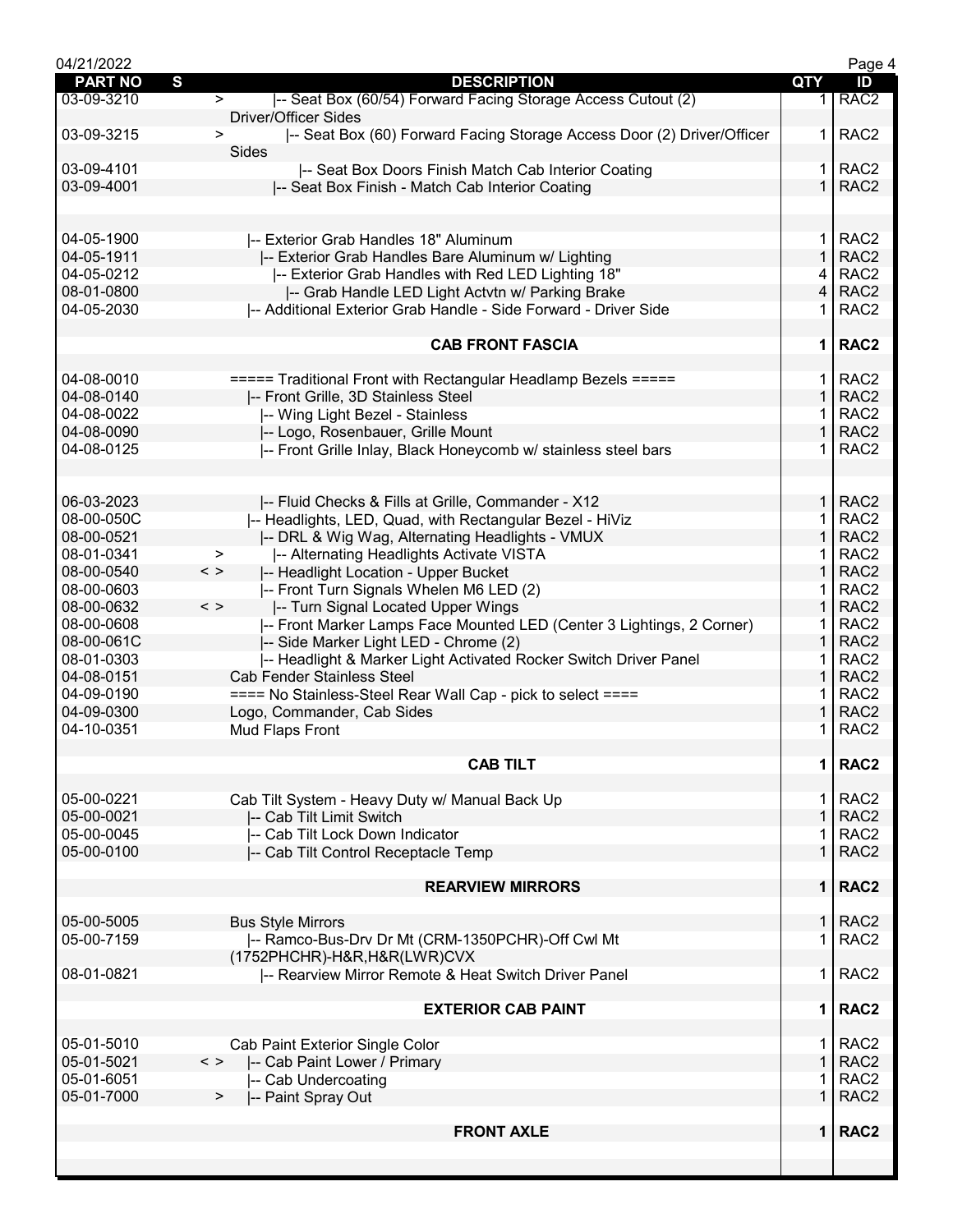| 04/21/2022                     |                                                                                        |                | Page 5           |
|--------------------------------|----------------------------------------------------------------------------------------|----------------|------------------|
| $\mathbf{s}$<br><b>PART NO</b> | <b>DESCRIPTION</b>                                                                     | QTY            | ID               |
|                                |                                                                                        |                |                  |
| 07-05-010C                     | Front Axle Hendrickson SteerTek 23000#                                                 | 1.             | RAC <sub>2</sub> |
| 07-05-0120                     | -- Front Wheel Bearing Lube Oil                                                        | 1.             | RAC <sub>2</sub> |
| 07-05-0274                     | -- Front Suspension Hendrickson Parabolic Spring 23K                                   | 1              | RAC <sub>2</sub> |
| 07-05-0345                     | -- Power Steering Gear TRW TAS 85 w/Assist- 20K and up - X12 Steertek                  | 1.             | RAC <sub>2</sub> |
|                                | Axle                                                                                   |                |                  |
| 07-06-0420                     | -- Chassis Alignment                                                                   | $\mathbf{1}$   | RAC <sub>2</sub> |
| 07-06-0522                     | -- Front Cramp Angle 45 Degrees                                                        | 1              | RAC <sub>2</sub> |
| 07-07-0150                     | -- (2) Steer Tires 425/65R 22.5 Michelin XFE "L"<br>$\, >$                             |                | RAC <sub>2</sub> |
| 07-06-0436                     | -- Counter Acting Balancing Beads<br>$\geq$                                            | 2              | RAC <sub>2</sub> |
| 07-07-0720                     | I-- (2) Front Wheels Alcoa Polished 22.5 x 12.25 Aluminum<br>$\geq$                    | 1.             | RAC <sub>2</sub> |
| 07-07-0940                     | -- ==== No Run Flat Tire Safety Ring ====                                              | $\mathbf 1$    | RAC <sub>2</sub> |
| 07-07-0920                     | -- ==== No Front Full Wheel Cover ====                                                 | 1.             | RAC <sub>2</sub> |
| 07-07-0940                     | -- ==== No Run Flat Tire Safety Ring ====                                              | $\mathbf{1}$   | RAC <sub>2</sub> |
| 07-08-0203                     | -- Front Brakes Meritor EX225 Disc 17"                                                 | 1.             | RAC <sub>2</sub> |
|                                |                                                                                        |                |                  |
|                                |                                                                                        |                |                  |
| 07-05-0315                     | 4 Spoke Steering Wheel with ESC Tilt/Telescopic 18"                                    | 1.             | RAC <sub>2</sub> |
|                                | <b>REAR AXLE</b>                                                                       | 1              | RAC <sub>2</sub> |
|                                |                                                                                        |                |                  |
| 07-06-0134                     | > Rear Axle, Single 35000# Meritor RS-35-185                                           | 1 <sup>1</sup> | RAC <sub>2</sub> |
| 07-06-020E                     | $\langle$ ><br>I-- Rear Suspension Hendrickson Air Ride 33000# - 35000# Roadmaax - Air | $\mathbf{1}$   | RAC <sub>2</sub> |
|                                | ride                                                                                   |                |                  |
| 07-08-0252                     | -- Rear Brakes S-Cam Drum 16.5" x 8.6"<br>$\geq$                                       | $\mathbf{1}$   | RAC <sub>2</sub> |
| 07-06-0300                     |                                                                                        | 1              | RAC <sub>2</sub> |
| 07-06-0350                     | -- Rear Shock Absorbers                                                                | 1              | RAC <sub>2</sub> |
| 08-01-0902                     | -- Rear Axle Differential Control DCDL single<br>>                                     | 1              | RAC <sub>2</sub> |
|                                | -- Rear Axle Diff Control (DCDL) Activated Vista<br>>                                  |                |                  |
|                                |                                                                                        |                |                  |
| 07-07-0352                     | -- (4) Rear Tires 315/80R 22.5 Michelin X WORKS XDY "L"                                | $\mathbf 1$    | RAC <sub>2</sub> |
| 07-06-0436                     | $\geq$<br>-- Counter Acting Balancing Beads                                            | $\overline{4}$ | RAC <sub>2</sub> |
| 07-07-0786                     | I-- (4) Rear Wheels Alcoa Polished 22.5 x 9.00 Aluminum                                | 1              | RAC <sub>2</sub> |
| 07-07-0610                     | -- Valve Stem Extension - Single Axle                                                  | 1              | RAC <sub>2</sub> |
| 07-07-0925                     | -- ==== No Full Wheel Cover, Rear Wheel ====                                           | 1              | RAC <sub>2</sub> |
| 07-07-0996                     | -- Vehicle Top Speed 68<br>$\geq$                                                      | 1              | RAC <sub>2</sub> |
| 07-08-0103                     | -- Electronic Stability Control Single Axle<br>$\,<\,$ $>$                             | 1              | RAC <sub>2</sub> |
| 07-05-0500                     | $\langle$ ><br>-- Mud/Snow Switch                                                      | $\mathbf{1}$   | RAC <sub>2</sub> |
| 07-08-0189                     | -- Air Tank Brackets - Hot Dipped Galvanized                                           | 1              | RAC <sub>2</sub> |
| 07-08-0302                     | -- Park Brake Rear w/Supplemental Front                                                | $\mathbf{1}$   | RAC <sub>2</sub> |
| 08-02-0130                     | -- Park Brake Control Driver Dash                                                      | $\mathbf 1$    | RAC <sub>2</sub> |
| 07-08-0410                     | -- Wabco System Saver 1200                                                             | 1              | RAC <sub>2</sub> |
| 07-08-0551                     | -- Moisture Ejectors Manual                                                            |                | RAC <sub>2</sub> |
| 07-08-0570                     | -- Air Supply Lines Nylon                                                              | 1              | RAC <sub>2</sub> |
|                                |                                                                                        |                |                  |
| 07-09-001D                     | Frame Double "DIET" Channel 35" Frame Width                                            | 1 <sup>1</sup> | RAC <sub>2</sub> |
| 07-09-0040                     | -- Wheelbase Range 200" - 219"                                                         | $\mathbf{1}$   | RAC <sub>2</sub> |
| 07-09-0071                     | -- Rear Overhang<br>$\,>\,$                                                            | $\mathbf{1}$   | RAC <sub>2</sub> |
| 07-09-0137                     | -- Frame/Front Extension Hot Dip Galvanized                                            | 1.             | RAC <sub>2</sub> |
| 08-09-0200                     | -- Galvanized Frame Warranty BR                                                        | $\mathbf{1}$   | RAC <sub>2</sub> |
|                                |                                                                                        |                |                  |
| 07-13-0305                     | -- Tow Hooks Chrome - Shipped Loose                                                    | 1              | RAC <sub>2</sub> |
|                                |                                                                                        |                |                  |
|                                | <b>ENGINE</b>                                                                          |                | 1   RAC2         |
|                                |                                                                                        |                |                  |
| 06-00-0050                     | -- Engine Placement                                                                    | 1 <sup>1</sup> | RAC <sub>2</sub> |
| 06-00-1630                     | -- Engine, Cummins X 12, Base Spec, 2021 - Commander<br>$\langle$ >                    | 1.             | RAC <sub>2</sub> |
| 06-00-0052                     | -- Cummins X12 & X15 Surcharge                                                         | 1              | RAC <sub>2</sub> |
| 06-00-1632                     | -- 500HP Cummins X12 - 2021                                                            | 1              | RAC <sub>2</sub> |
| 06-02-1121                     | -- Fan Clutch - X12                                                                    | 1              | RAC <sub>2</sub> |
| 06-04-3000                     | -- Fan Clutch Programming - Standard                                                   | 1              | RAC <sub>2</sub> |
| 06-02-1526                     | -- Auxiliary Engine Brake Compression Brake (JAKE)<br>>                                | 1              | RAC <sub>2</sub> |
|                                |                                                                                        |                |                  |
|                                |                                                                                        |                |                  |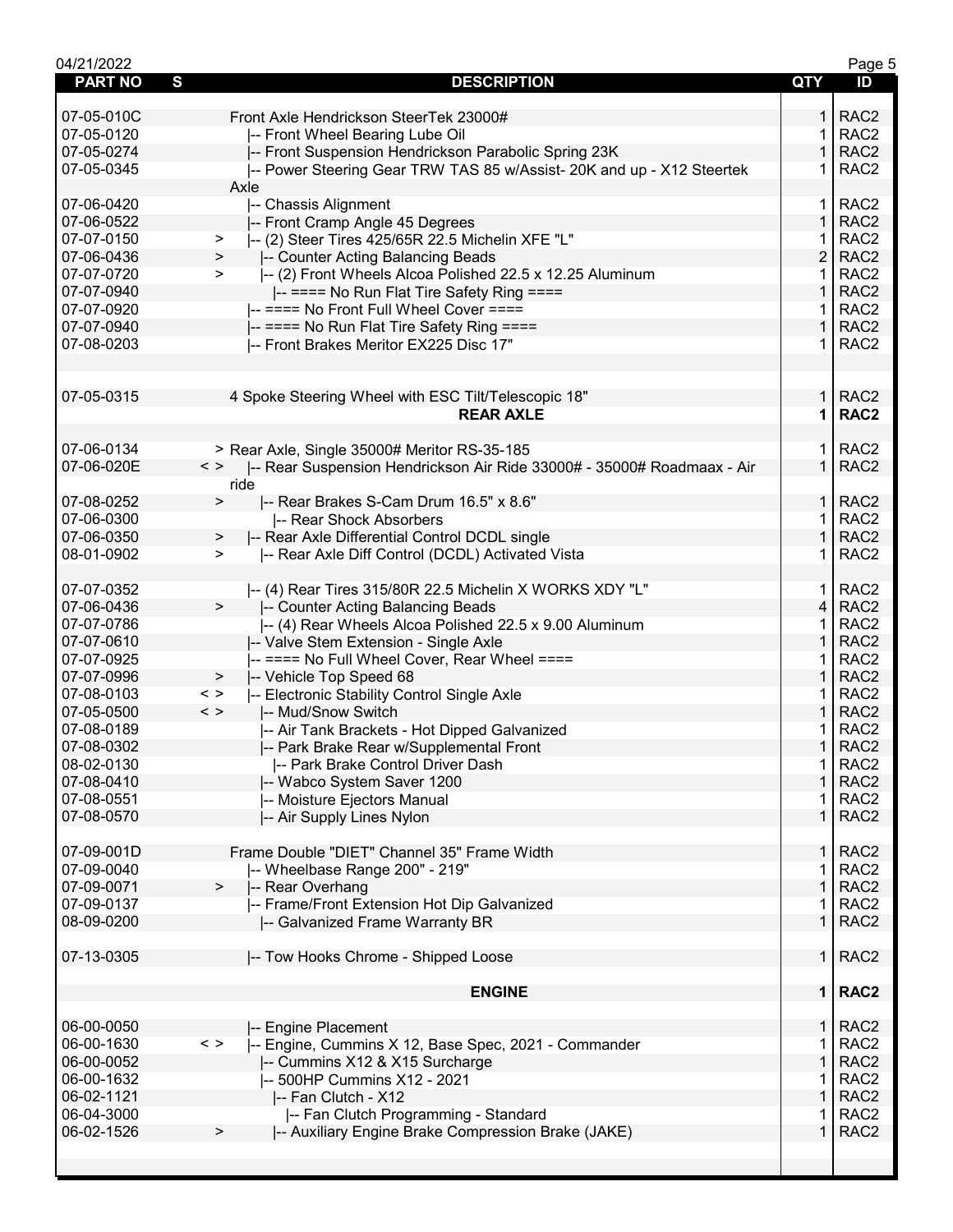| 04/21/2022     |                                                                               |                | Page 6           |
|----------------|-------------------------------------------------------------------------------|----------------|------------------|
| <b>PART NO</b> | S<br><b>DESCRIPTION</b>                                                       | QTY            | ID               |
| 08-01-0206     | -- Auxiliary Engine Brake Control On/Off & Low/Med/Hg Switch Driver<br>$\geq$ | 1 <sup>1</sup> | RAC <sub>2</sub> |
|                | Panel VMUX                                                                    |                |                  |
|                |                                                                               |                |                  |
| 06-02-2006     | -- AC Compressor - X-12                                                       | 1              | RAC <sub>2</sub> |
| 06-03-1010     | -- Engine High Idle Speed 1250 RPM                                            | $\mathbf{1}$   | RAC <sub>2</sub> |
| 06-03-1023     | -- Engine High Idle Control Manual & Automatic VISTA                          |                | RAC <sub>2</sub> |
| 06-05-3022     | -- Engine Air Intake Filtration and Restriction X-12, Commander               | $\mathbf{1}$   | RAC <sub>2</sub> |
| 06-06-3750     | -- Engine Exhaust System One Piece Officer Side, X12, 2021                    | 1              | RAC <sub>2</sub> |
|                |                                                                               |                |                  |
| 06-06-4010     | -- DEF Tank - Commander (With Clearance)                                      | 1              | RAC <sub>2</sub> |
| 06-06-4100     | -- DEF Tank Access Fill Door                                                  |                | RAC <sub>2</sub> |
| 06-08-0100     | -- Engine Exh Acc Temp Mitigation                                             | 1              | RAC <sub>2</sub> |
| 06-08-0200     | -- Engine Exhaust Wrap                                                        | 1              | RAC <sub>2</sub> |
| 08-02-0140     |                                                                               | $\mathbf 1$    | RAC <sub>2</sub> |
|                | -- DPF Control Regeneration Switch & Inhibit Switch Covered                   |                |                  |
| 06-04-2104     | -- Engine Cooling System - X12 - Commander                                    | 1              | RAC <sub>2</sub> |
| 06-04-4011     | -- Coolant Valve Shut Off Valve w/Connection - For Additional Heater -        | $\mathbf{1}$   | RAC <sub>2</sub> |
|                | $X-12$                                                                        |                |                  |
| 06-05-1010     | -- Engine Pump Heat Exchanger X-12 - Commander                                | 1 <sup>1</sup> | RAC <sub>2</sub> |
|                |                                                                               |                |                  |
|                |                                                                               |                |                  |
|                | <b>TRANSMISSION</b>                                                           | $\mathbf 1$    | RAC <sub>2</sub> |
|                |                                                                               |                |                  |
| 07-01-0108     | -- Transmission Allison 4500 EVS                                              | $\mathbf{1}$   | RAC <sub>2</sub> |
| 07-01-0500     | -- Transmission Fluid - Standard                                              | 1              | RAC <sub>2</sub> |
|                |                                                                               |                |                  |
| 07-02-0008     | -- Transmission GEN V-E Push Button Key Pad                                   | $\mathbf{1}$   | RAC <sub>2</sub> |
| 07-02-0013     | -- Transmission 1 o'clock PTO                                                 | 1              | RAC <sub>2</sub> |
| 07-02-0052     | -- Transmission Mode Programming 5th Startup/5th Mode                         | $\mathbf{1}$   | RAC <sub>2</sub> |
| 07-02-0066     | -- Transmission Feature Programming I/O Package 198/Pumper                    |                | RAC <sub>2</sub> |
| 07-02-0253     |                                                                               | $\mathbf 1$    | RAC <sub>2</sub> |
|                | -- Driveline Spicer 1810 HD                                                   |                |                  |
|                |                                                                               |                |                  |
| 07-04-0108     | -- Fuel Filter/Water Separator Cummins FS1065                                 | $\mathbf{1}$   | RAC <sub>2</sub> |
| 07-04-0312     | -- Fuel Tank 68 Gallon/257 Liter - Dual Fill                                  | 1              | RAC <sub>2</sub> |
| 07-04-0216     | -- Fuel Lines Aramid Braid                                                    | $\mathbf{1}$   | RAC <sub>2</sub> |
|                |                                                                               |                |                  |
| 07-04-0225     | -- Fuel Shutoff Valve (2) at Filter                                           | 1              | RAC <sub>2</sub> |
| 07-04-0230     | -- Fuel Cooler Rearward of Battery Box                                        | $\mathbf{1}$   | RAC <sub>2</sub> |
|                |                                                                               |                |                  |
| 08-00-0402     | -- Alternator Leece-Neville 320 Amp                                           | 1.             | RAC <sub>2</sub> |
|                | <b>ELECTRICAL SYSTEM</b>                                                      | 1              | RAC <sub>2</sub> |
|                |                                                                               |                |                  |
|                |                                                                               |                |                  |
| 08-00-0100     | > Electrical System 12V DC Weldon V-MUX                                       | 1.             | RAC <sub>2</sub> |
| 08-01-0050     | -- Driver VISTA Display Weldon Vista IV                                       | $\mathbf{1}$   | RAC <sub>2</sub> |
| 08-01-0054     | -- Driver Panel / Switch Panel (6 Switches) Under the Vista Screen            | 1              | RAC <sub>2</sub> |
| 08-09-0249     | -- V-MUX WARRANTY - 4 YEAR                                                    | $\mathbf{1}$   | RAC <sub>2</sub> |
|                |                                                                               |                |                  |
|                |                                                                               |                |                  |
|                |                                                                               |                |                  |
| 08-02-0521     | -- ==== No PWR Cable for Additional Pwr Studs====                             | 1.             | RAC <sub>2</sub> |
|                |                                                                               |                |                  |
|                |                                                                               |                |                  |
|                |                                                                               |                |                  |
| 08-03-0110     | -- Communication Antenna Base Cab Roof - RBM Supplied<br>$\,<\,$              | $\overline{2}$ | RAC <sub>2</sub> |
| 08-03-0120     | -- Communication Antenna Cable Routing Under Officer Front Seat               | $\overline{2}$ | RAC <sub>2</sub> |
|                |                                                                               |                |                  |
| 08-04-1200     | -- Radio WB/AM/FM/CD - Console Mount<br>>                                     | 1              | RAC <sub>2</sub> |
| 08-04-2100     | -- Four (4) Speakers                                                          | $\mathbf 1$    | RAC <sub>2</sub> |
|                |                                                                               |                |                  |
|                |                                                                               |                |                  |
| 08-02-0610     | -- Weldon VDR/Seat Belt Warn - VISTA                                          | $\mathbf{1}$   | RAC <sub>2</sub> |
|                |                                                                               |                |                  |
| 08-01-001C     | -- Commander Digital Gauge Composite Dash                                     | $\mathbf 1$    | RAC <sub>2</sub> |
| 08-01-001J     |                                                                               | 1              | RAC <sub>2</sub> |
|                | -- Instrumentation Standard Digital Display With DEF                          |                |                  |
|                |                                                                               |                |                  |
| 08-00-0340     | 6 Battery System                                                              | 1              | RAC <sub>2</sub> |
| 08-00-0322     | -- Batteries (6) Group 31                                                     |                | RAC <sub>2</sub> |
| 08-00-023A     | -- Battery Box Driver/Officer Side Hot dipped Galvinized Steel w/Covers - 6   |                | RAC <sub>2</sub> |
|                |                                                                               |                |                  |
|                | <b>Battery</b>                                                                |                |                  |
|                |                                                                               |                |                  |
|                |                                                                               |                |                  |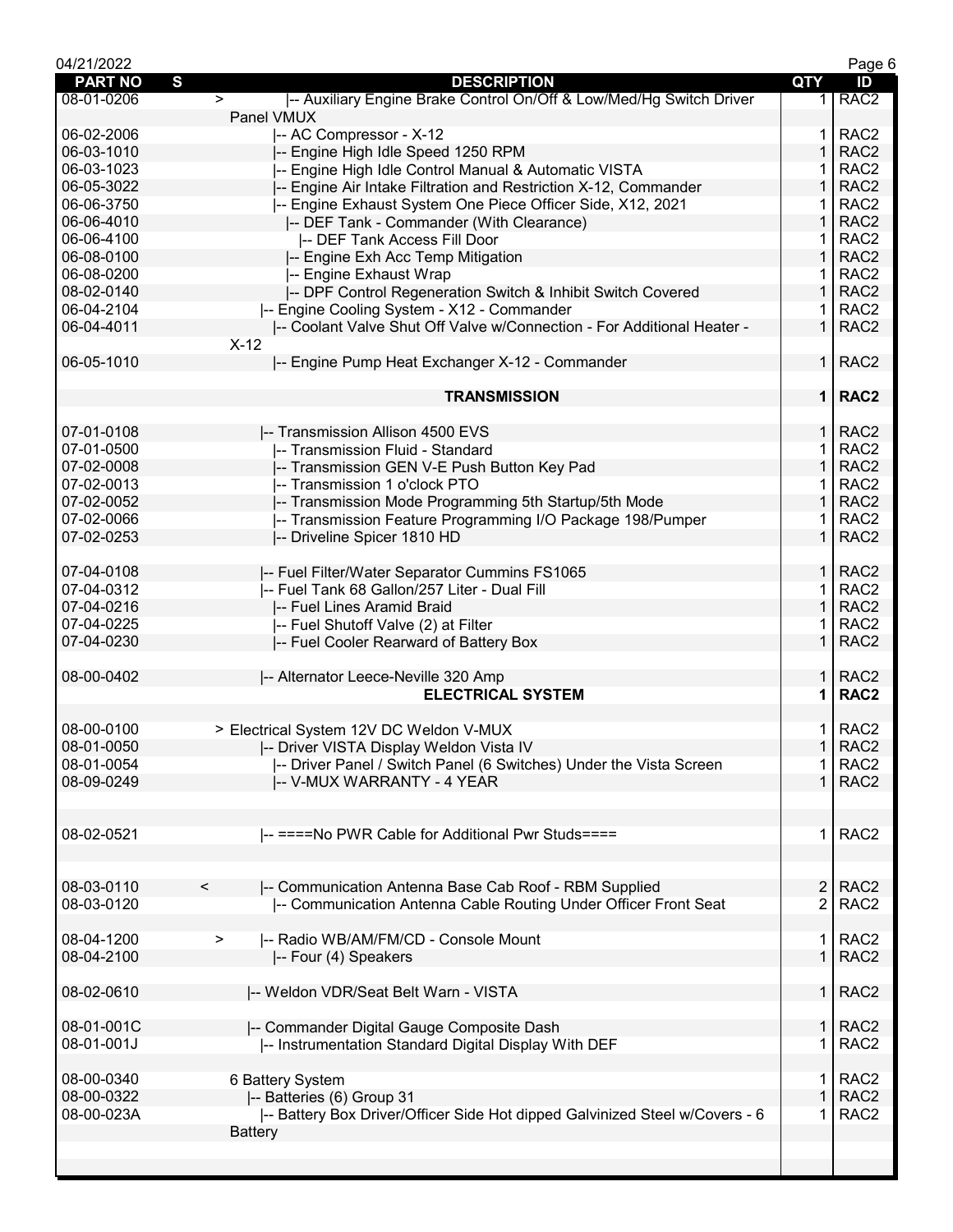| 04/21/2022               |                                                                      |                | Page 7                               |
|--------------------------|----------------------------------------------------------------------|----------------|--------------------------------------|
| <b>PART NO</b>           | $\mathbf{s}$<br><b>DESCRIPTION</b>                                   | <b>QTY</b>     | ID                                   |
| 08-00-0248               | -- Battery Cables (6)                                                |                | RAC <sub>2</sub>                     |
| 08-00-0251               | -- Battery Jumper Studs Front Driver Lower Step                      | 1              | RAC <sub>2</sub>                     |
| 08-01-0034               | -- 2 Position Battery Master - Driver's Kick Plate                   |                | RAC <sub>2</sub>                     |
| 08-01-0036               | -- Ignition Switch                                                   | 1              | RAC <sub>2</sub>                     |
| 08-01-0040               | -- Power & Ground Stud 40A Batt Direct / 15A Ignition<br>$\geq$      |                | RAC <sub>2</sub>                     |
|                          |                                                                      |                |                                      |
|                          |                                                                      |                |                                      |
|                          |                                                                      |                |                                      |
|                          |                                                                      |                |                                      |
| 08-00-072D               | -- Ground Lights LED Whelen 3SC0CDCR                                 |                | 4   RAC2                             |
| 08-01-0751               | -- Ground Lights Activation with Park Brake                          | 4              | RAC <sub>2</sub>                     |
|                          |                                                                      |                |                                      |
|                          |                                                                      |                |                                      |
| 08-00-0735               | -- Cab Step Lights LED (1 Per Step)                                  |                | $4$ RAC2                             |
| 08-01-0753               | -- Step Lights Activated Respective Side                             | 4              | RAC <sub>2</sub>                     |
|                          |                                                                      |                |                                      |
|                          |                                                                      |                |                                      |
|                          |                                                                      |                |                                      |
| 08-00-074F               | -- Interior Dr Wrng Lts Weldon 15" Amber Drct Flash Mtd Blw Grab Hdl | 4              | RAC <sub>2</sub>                     |
|                          | <b>DOOR JAMB WARNING LIGHTS</b>                                      | $\mathbf{1}$   | RAC <sub>2</sub>                     |
|                          |                                                                      |                |                                      |
|                          |                                                                      |                |                                      |
|                          |                                                                      |                |                                      |
| 08-00-0783               | -- Engine Compartment Work Light LED (2)                             | $\mathbf{1}$   | RAC <sub>2</sub>                     |
|                          |                                                                      |                |                                      |
|                          |                                                                      |                |                                      |
| 08-00-0791               | -- Interior Overhead LED Lighting - Red/Clear                        | 1.             | RAC <sub>2</sub>                     |
|                          |                                                                      |                |                                      |
|                          |                                                                      |                |                                      |
|                          |                                                                      |                |                                      |
|                          |                                                                      |                |                                      |
|                          |                                                                      |                |                                      |
|                          |                                                                      |                |                                      |
| 08-00-4090               | > Dr Open/Hazard Wrn Lt, Flash, Whelen 3SR00FRR LED Rnd (Do Not Move | 1 <sup>1</sup> | RAC <sub>2</sub>                     |
|                          | Appar                                                                |                |                                      |
|                          |                                                                      |                |                                      |
|                          |                                                                      |                |                                      |
| 08-01-2010               | Back-Up Alarm Ecco 575                                               |                | $1$ RAC2                             |
|                          |                                                                      |                |                                      |
|                          |                                                                      |                |                                      |
| 08-02-0660               | -- === NO Captium System - Pick to Select ===                        | 1 <sup>1</sup> | RAC <sub>2</sub>                     |
|                          |                                                                      |                |                                      |
|                          | <b>HAAS Alert System</b>                                             | $\mathbf 1$    | RAC <sub>2</sub>                     |
|                          |                                                                      |                |                                      |
| 08-02-0770               | -- HAAS Alert System, HA-5                                           | 1.             | RAC <sub>2</sub>                     |
| 08-02-0775               | -- HAAS - 5 Year Subscription                                        | $\mathbf 1$    | RAC <sub>2</sub>                     |
| 08-02-0771               | -- ===== No R2R (Responder to Responder) - Pick to Select =====      |                | RAC <sub>2</sub>                     |
|                          |                                                                      |                |                                      |
|                          |                                                                      |                |                                      |
|                          |                                                                      |                | RAC <sub>2</sub>                     |
| 08-05-1100               | Aerial Interface - Rosenbauer Aerial - Multiplex                     | 1.             |                                      |
| 08-05-1149               | $\left  \text{---} \right $ ==== No Aerial Mount ====                | 1              | RAC <sub>2</sub>                     |
| 08-05-2003               | -- Aerial Pre Wire - V-Mux<br>$\lt$                                  | 1              | RAC <sub>2</sub>                     |
| 08-05-2020               | -- Viper Aerial                                                      |                | RAC <sub>2</sub>                     |
|                          |                                                                      |                |                                      |
| 08-06-0022               | > Camera System with V-Mux                                           | 1 <sup>1</sup> | RAC <sub>2</sub>                     |
|                          |                                                                      |                |                                      |
| 08-06-0011<br>08-06-0160 | -- Camera System - Chrome Side Cameras                               | 1 <sup>1</sup> | RAC <sub>2</sub><br>RAC <sub>2</sub> |
|                          | -- Driver & Officer Side Cameras, Rear Camera; Driver Vista          |                |                                      |
|                          | 360° Camera System                                                   | 1              | RAC <sub>2</sub>                     |
|                          |                                                                      |                |                                      |
|                          |                                                                      |                |                                      |